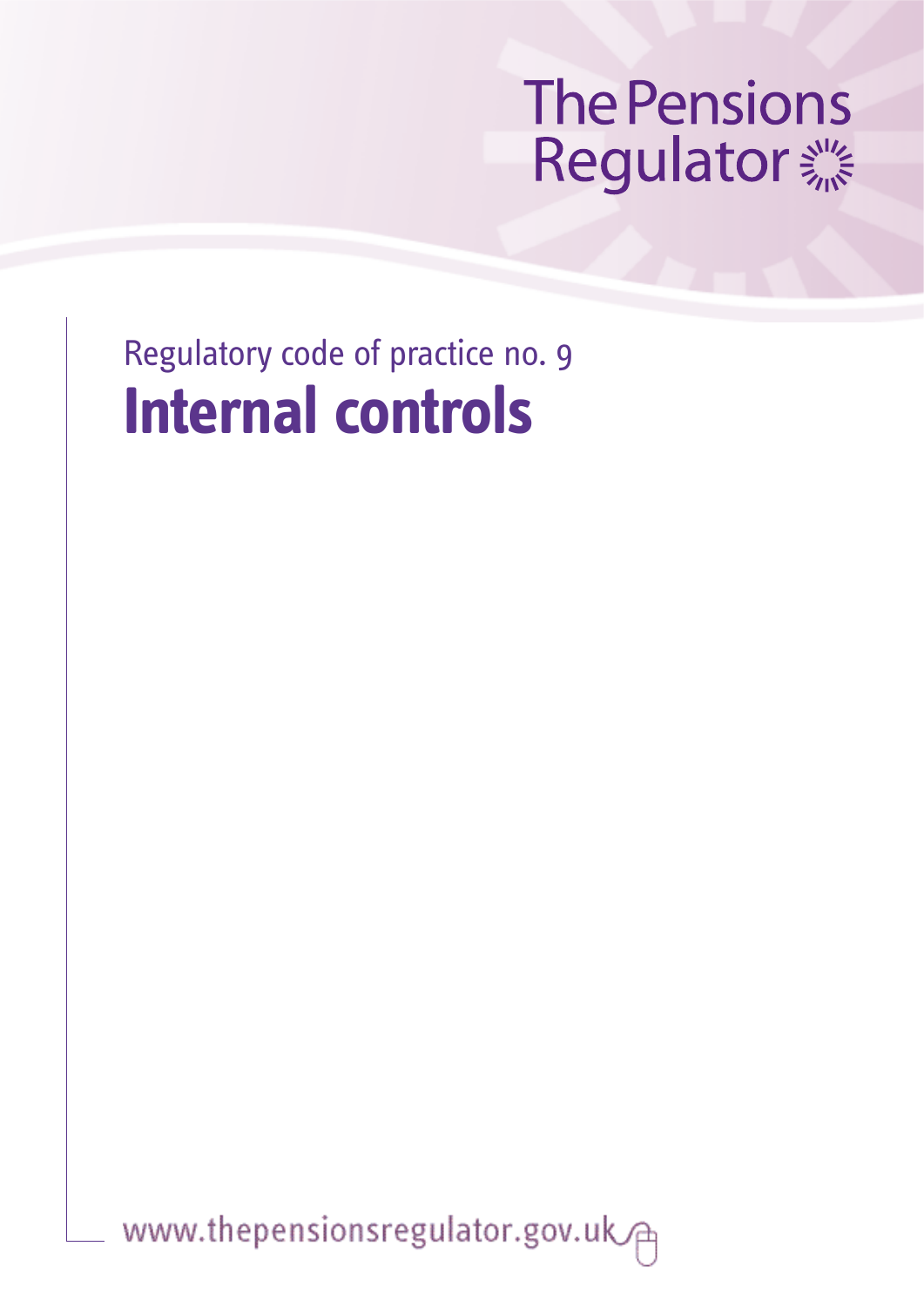## **Contents**

| Paragraph |                                                     | Page           |
|-----------|-----------------------------------------------------|----------------|
| 1         | Introduction                                        | 3              |
| 5         | The status of codes of practice                     | 3              |
| 6         | Other regulatory requirements                       | 3              |
| 7         | Terminology                                         | 4              |
| 9         | Other relevant codes                                | 4              |
| 10        | To whom does this code apply?                       | 4              |
| 13        | Exemptions                                          | 5              |
|           | At a glance                                         | 6              |
|           | The code of practice                                | $\overline{7}$ |
| 14        | Obligation on trustees                              | 7              |
| 16        | What are internal controls and why have them?       | 7              |
| 18        | A proportionate approach                            | 8              |
| 21        | The assessment of risk                              | 8              |
| 28        | The exercise of judgement                           | 11             |
| 30        | The need to review risks and internal controls      | 11             |
| 32        | Limitations                                         | 11             |
| 33        | Governance                                          | 11             |
| 36        | Reporting                                           | 12             |
| 38        | The Pensions Regulator's powers                     | 13             |
|           | Annex A: Corresponding Northern Ireland legislation | 14             |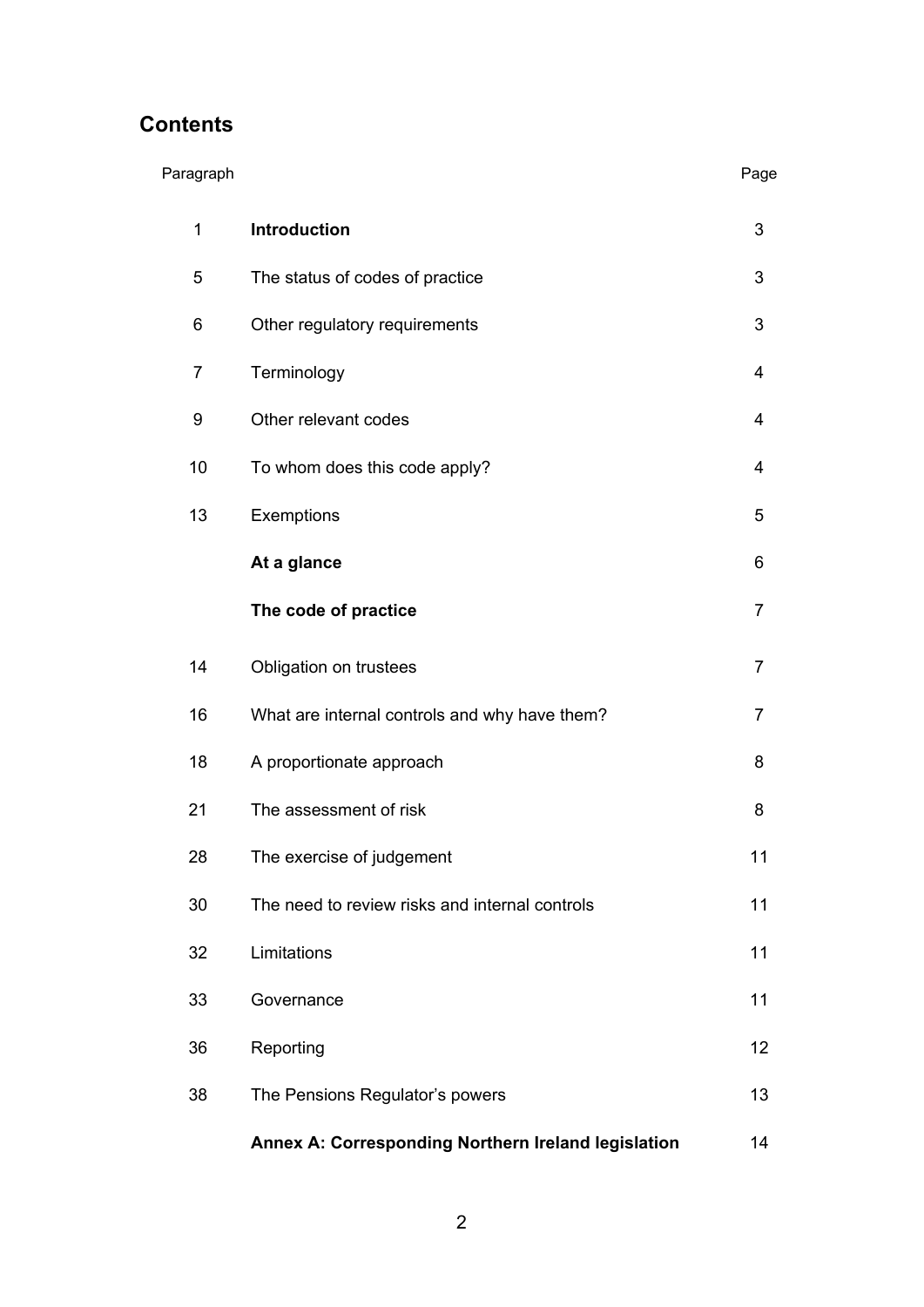### <span id="page-2-0"></span>**Introduction**

- 1. Codes of practice are issued by The Pensions Regulator (the regulator), the body that regulates work-based pension arrangements (occupational pension schemes and certain aspects of stakeholder and other personal pensions). The regulator has issued this code under section 90(2)(k) of the Pensions Act 2004.
- 2. The regulator's statutory objectives are to protect the benefits of pension scheme members, to reduce the risk of calls on the Pension Protection Fund, and to promote the good administration of workbased pension schemes.
- <span id="page-2-4"></span>3. The regulator has a number of regulatory tools, including issuing codes of practice, to enable it to meet its statutory objectives.<sup>1</sup> The regulator will target its resources on those areas where members' benefits are at greatest risk.
- 4. Codes of practice provide practical guidelines on the requirements of pensions legislation and set out the standards of conduct and practice expected of those who must meet these requirements. The intention is that the standards set out in the code are consistent with how a well-run pension scheme would choose to meet its legal obligations.

#### <span id="page-2-1"></span>**The status of codes of practice**

5. Codes of practice are not statements of the law and there is no penalty for failing to comply with them. It is not necessary for all the provisions of a code of practice to be followed in every circumstance. Any alternative approach to that appearing in a code will nevertheless need to meet the underlying legal requirements, and a penalty may be imposed if these legal requirements are not met. When determining whether legal requirements have been met, a court or tribunal must take any relevant codes of practice into account.

#### <span id="page-2-2"></span>**Other regulatory requirements**

6. There is no explicit legislative requirement to report a lack of adequate internal controls. However, persistent failure to put in place adequate internal controls may, for example, be a contributory cause of an administrative breach or, in more extreme cases, result in the reduction or loss of scheme assets. Where the effect and wider implication of not having in place adequate internal controls are likely to be materially significant, the regulator would expect to receive a report, commonly referred to as a 'whistleblowing' report, outlining

l

<span id="page-2-3"></span> $1$  Section 5 (1) of the Pensions Act 2004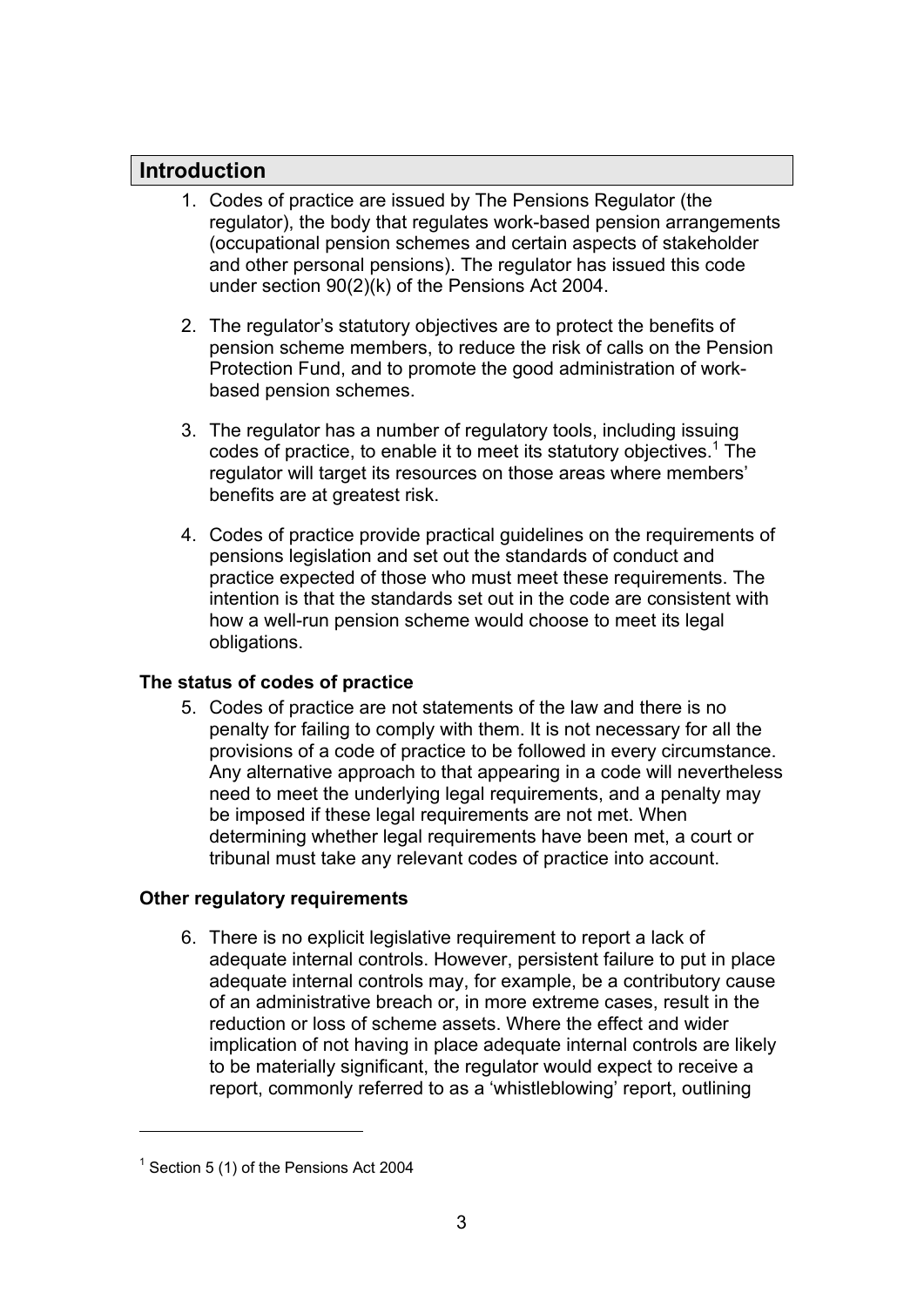relevant information in relation to the breach. Detailed guidelines on whistleblowing reports are published in the regulator's code of practice No. 1 (Reporting breaches of the law).

#### <span id="page-3-0"></span>**Terminology**

- 7. In this code, legislative requirements are indicated by 'must' and code guidelines by 'should'.
- 8. 'Trustees' and 'managers'

The legislation refers to the duties imposed upon either a scheme's trustees or managers. Unless it is otherwise stated, all the references to 'trustees' in this code also apply to managers.

#### <span id="page-3-1"></span>**Other relevant codes**

- 9. The regulator issues codes of practice relating to a number of its activities. The following codes are likely to be most relevant to the application of this code:
	- Reporting breaches of the law;
	- Notifiable events;
	- Funding defined benefits;
	- Reporting late payment of contributions to occupational money purchase schemes, and
	- Trustee knowledge and understanding.

#### <span id="page-3-2"></span>**To whom does this code apply?**

- 10. This code should be read and acted upon by trustees, both individual and corporate, and managers of occupational pension schemes.
- 11. The regulator also recommends the code to a wider readership including:
	- scheme advisers (including professional advisers);
	- participating employers;
	- service providers such as fund managers, custodians and administrators; and
	- others involved with the management and administration of occupational pension schemes.
- 12. This code is applicable to all occupational pension schemes, except those detailed below, regardless of size, structure or circumstance. Adequate internal controls are equally important whether a scheme is newly established, mature, closed or in wind-up.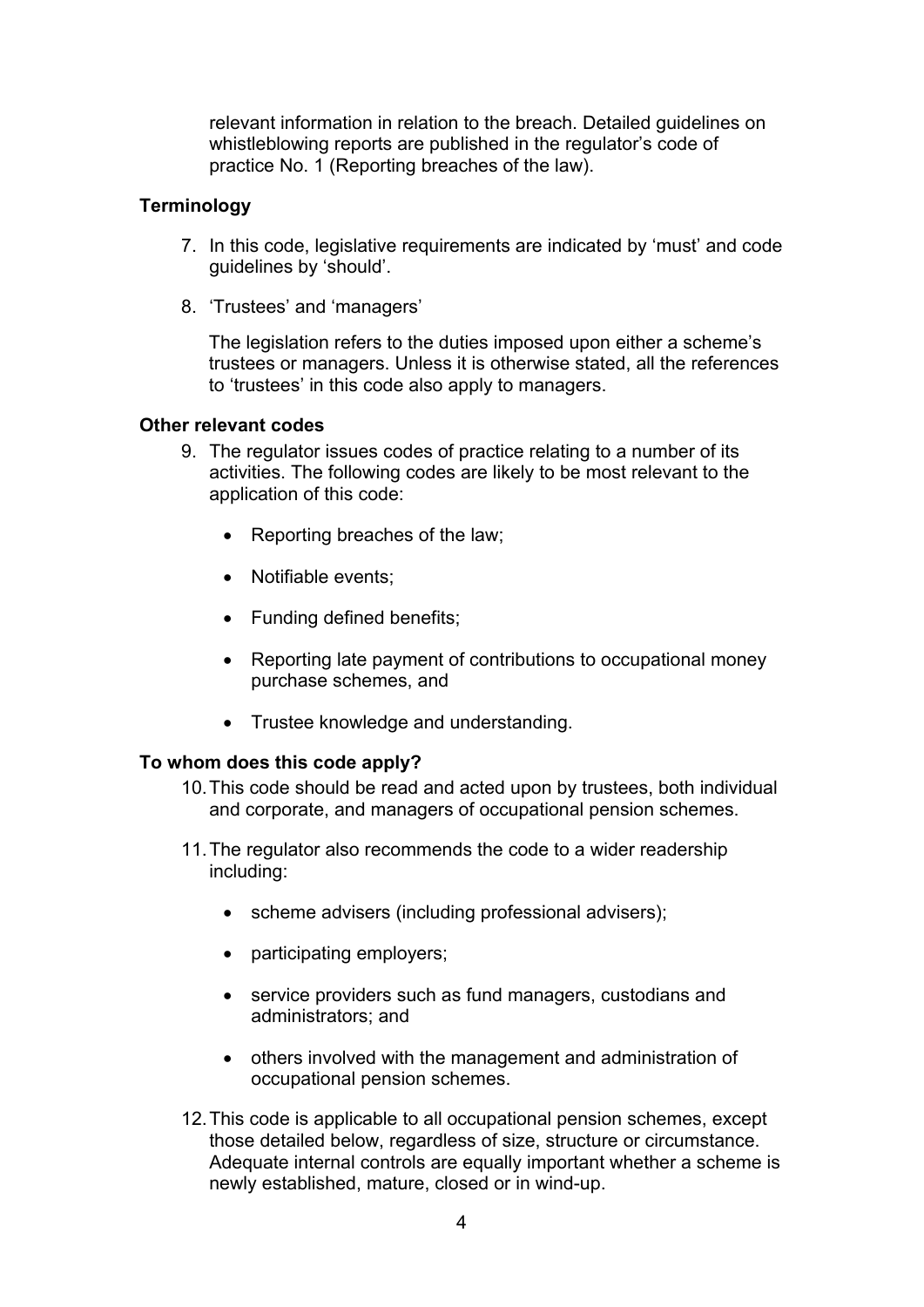#### <span id="page-4-0"></span>**Exemptions**

- 13. In accordance with section 249A(3) of the Pensions Act 2004, the following occupational pension schemes are exempt from the requirements of this code:
	- a) a scheme which —

(i) is established by or under an enactment (including a local Act), and

(ii) is guaranteed by a public authority;

(b) a pay-as-you-go scheme;

(c) a scheme which is made under section 2 of the Parliamentary and Other Pensions Act 1987 (c.45) (power to provide for pensions for Members of the House of Commons etc).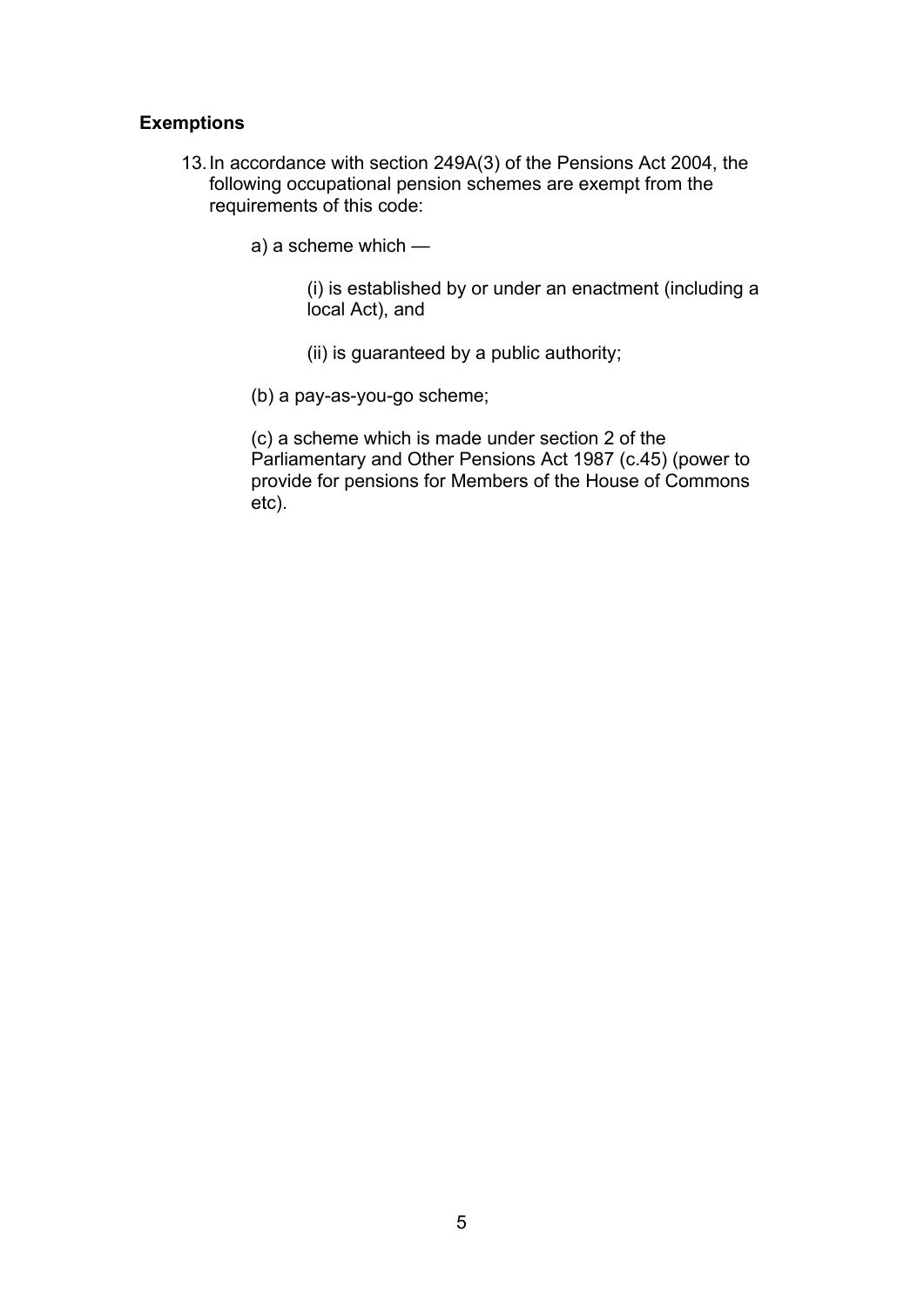## <span id="page-5-0"></span>**At a glance**

- This code sets out the regulator's expectations of how occupational pension schemes should satisfy the legal requirement to have adequate internal controls in place.
- The ultimate responsibility to establish and operate internal controls rests with the trustees.
- This code provides guidelines in terms of how the regulator views the implementation of adequate internal controls by trustees.
- It is not the intention for the code to provide a prescriptive list of internal controls.
- The code provides a high level, risk based approach which trustees may wish to follow when assessing the adequacy of their internal controls environment.
- A risk based approach enables trustees to focus on the key risks requiring adequate internal controls.

**In this code of practice, references to the law that applies in Great Britain should be taken to include corresponding legislation in Northern Ireland; an annex lists the corresponding references.**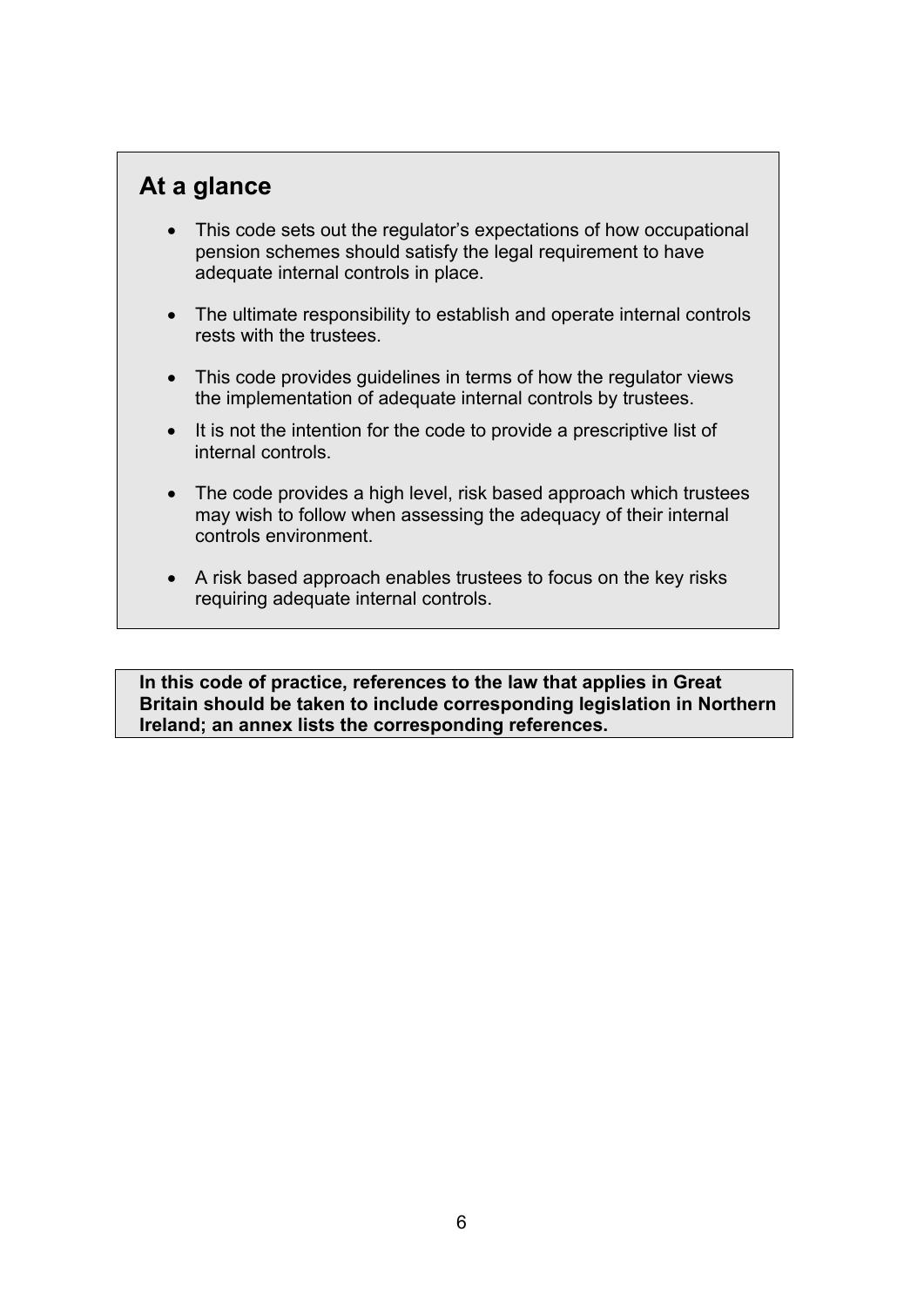# <span id="page-6-0"></span>**The code of practice**

#### <span id="page-6-1"></span>**Obligation on trustees**

- <span id="page-6-4"></span>14. Section 249A of the Pensions Act 2004 $2$  gives effect to the requirement under Article 14(1) of the European Directive 200[3](#page-6-5)/41/EC $^3$  that schemes should have adequate internal control mechanisms in place. There is therefore a legal requirement in the Pensions Act 2004 that trustees of an occupational pension scheme must establish and operate adequate internal controls.
- 15. The Regulations $4$  state that:

<span id="page-6-8"></span><span id="page-6-6"></span>"The trustees or managers of an occupational pension scheme must establish and operate internal controls which are adequate for the purpose of securing that the scheme is administered and managed:

- (a) in accordance with the scheme rules, and
- (b) in accordance with the requirements of the law."

#### <span id="page-6-2"></span>**What are internal controls and why have them?**

- 16. Internal controls are:
	- (a) arrangements and procedures to be followed in the administration and management of the scheme;
	- (b) systems and arrangements for monitoring that administration and management, and
	- (c) arrangements and procedures to be followed for the safe custody and security of the assets of the scheme.
- 17. The implementation and application of internal controls will therefore help trustees monitor the management and administration of their schemes. Internal controls will also improve the safe custody of assets and help protect the scheme from adverse risks which could be detrimental to the scheme had those risks not been mitigated.

<span id="page-6-3"></span> $2$  As inserted by the Occupational Pension Schemes (Internal Controls) Regulations 2005 (SI 3379)

<span id="page-6-5"></span><sup>&</sup>lt;sup>[3](#page-6-6)</sup> Directive 2003/41/EC on the Activities and Supervision of Institutions for Occupational Retirement Provision

<span id="page-6-7"></span><sup>&</sup>lt;sup>[4](#page-6-8)</sup> The Occupational Pension Schemes (Internal Controls) Regulations 2005 (SI 3379)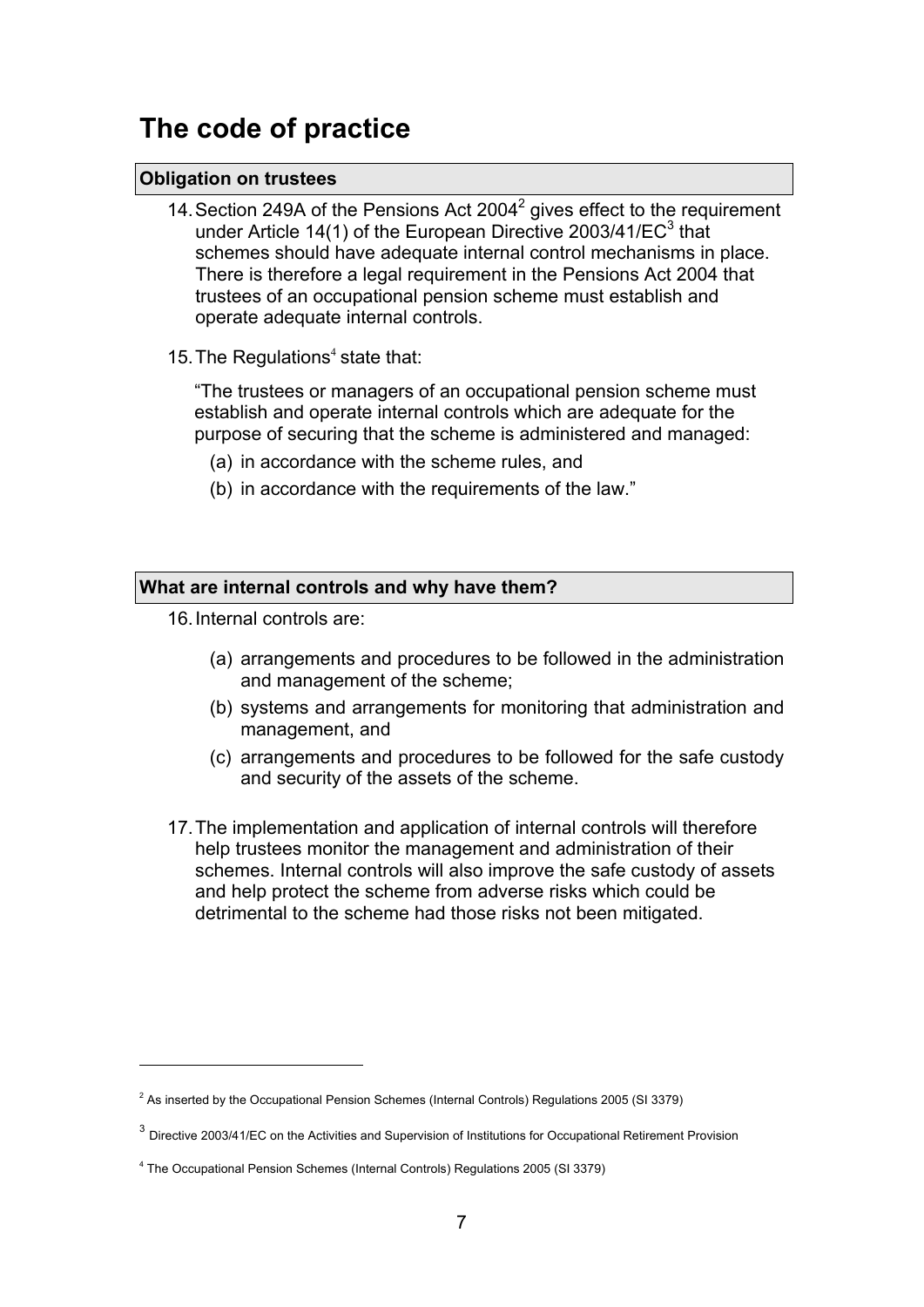#### <span id="page-7-0"></span>**A proportionate approach**

- 18. All schemes, unless exempt, are required to have adequate internal controls. Trustees must decide what internal controls are needed to satisfy themselves that the scheme is being well managed in accordance with the law and the scheme rules.
- 19. Not all risks will have the same potential impact or the same likelihood of materialising. Trustees will need to look at both these areas and assess which risks the scheme can absorb without the need to take further action, and which risks require adequate internal controls to reduce their incidence and impact.
- 20. When considering risk, trustees should be mindful of the nature of their scheme and the risks which are inherent in a particular structure. Smaller schemes may require less formalised controls than more complex larger schemes, but regardless of size, key risk areas will still need to be adequately controlled.

#### <span id="page-7-1"></span>**The assessment of risk**

- 21. Before implementing an internal controls framework, we recommend that the trustees should determine the various functions and activities carried out in the running of the scheme and then identify the key risks associated with those functions and activities.
- 22. The extent to which schemes are exposed to risk will vary from one scheme to another. To help identify areas where the scheme is exposed to undue levels of risk, and to enable trustees to establish and examine the adequacy of existing key internal controls, the trustees may wish to consider undertaking a risk review.
- 23. An effective risk review will assist trustees in identifying a wide range of both internal and external risks affecting the scheme and will provide a mechanism to detect weaknesses at an early stage. Internal controls will help mitigate risk to members' benefits and will also provide a framework against which compliance with the scheme rules and legislation can be monitored. Adherence to these controls will help ensure that risks are identified and addressed before affecting another part of a process or jeopardising the achievement of the schemes objectives. Implementing adequate internal controls will therefore assist the trustees in achieving these objectives.
- 24. The regulator recommends that trustees carry out a risk based review. It recognises that such an approach will initially focus on those areas where the impact and incidence of a failure relating to internal controls is high. Many trustees already use risk based methodology as a tool for highlighting exposure to risk and to help develop an adequate internal controls framework. Therefore, many schemes may already have adequate internal controls.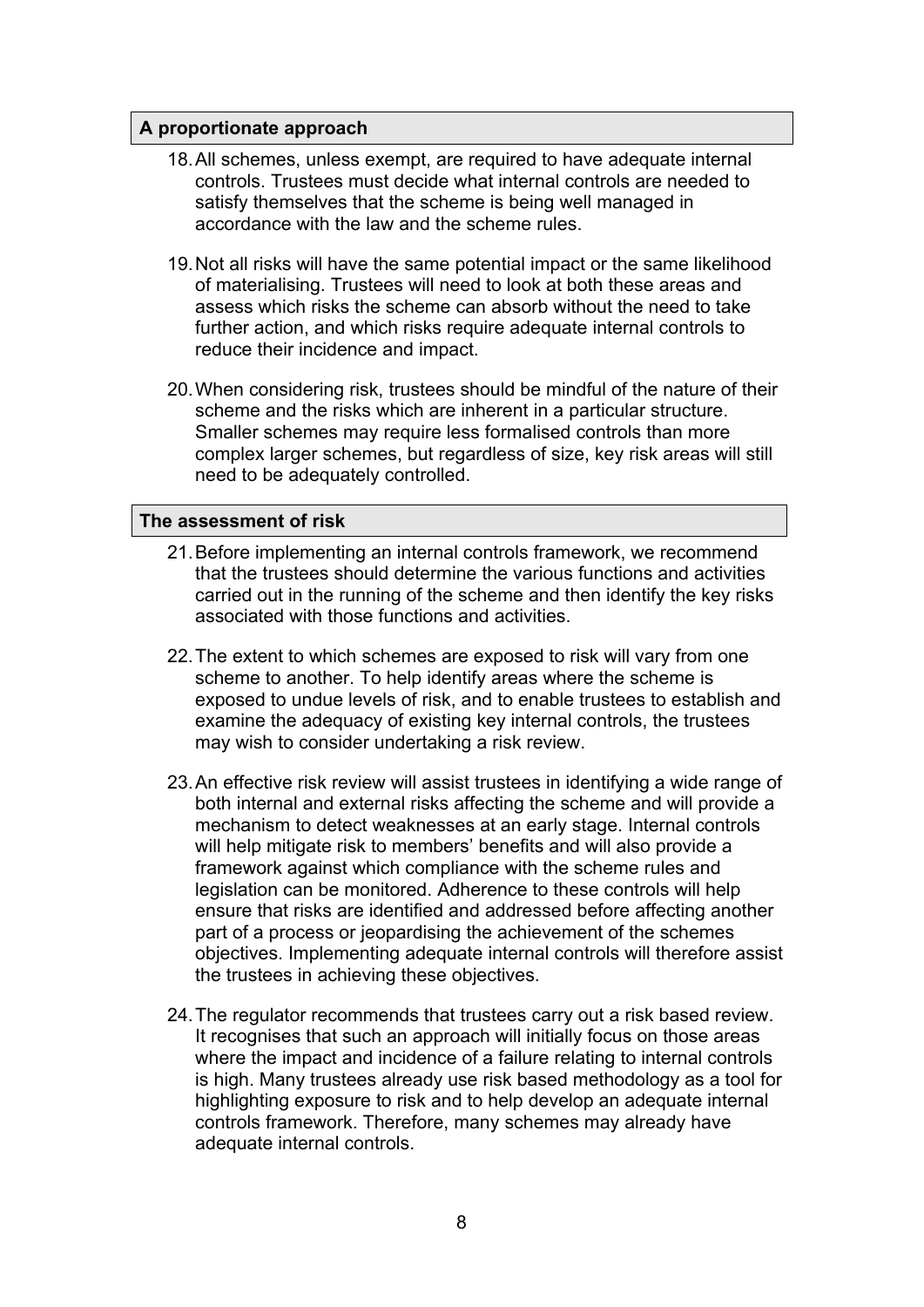25. The diagram below provides one approach to the risk review process and summarises the stages involved in establishing and operating an adequate internal controls environment.



## **The scheme risk management cycle**

Source: based on Watson Wyatt business management cycle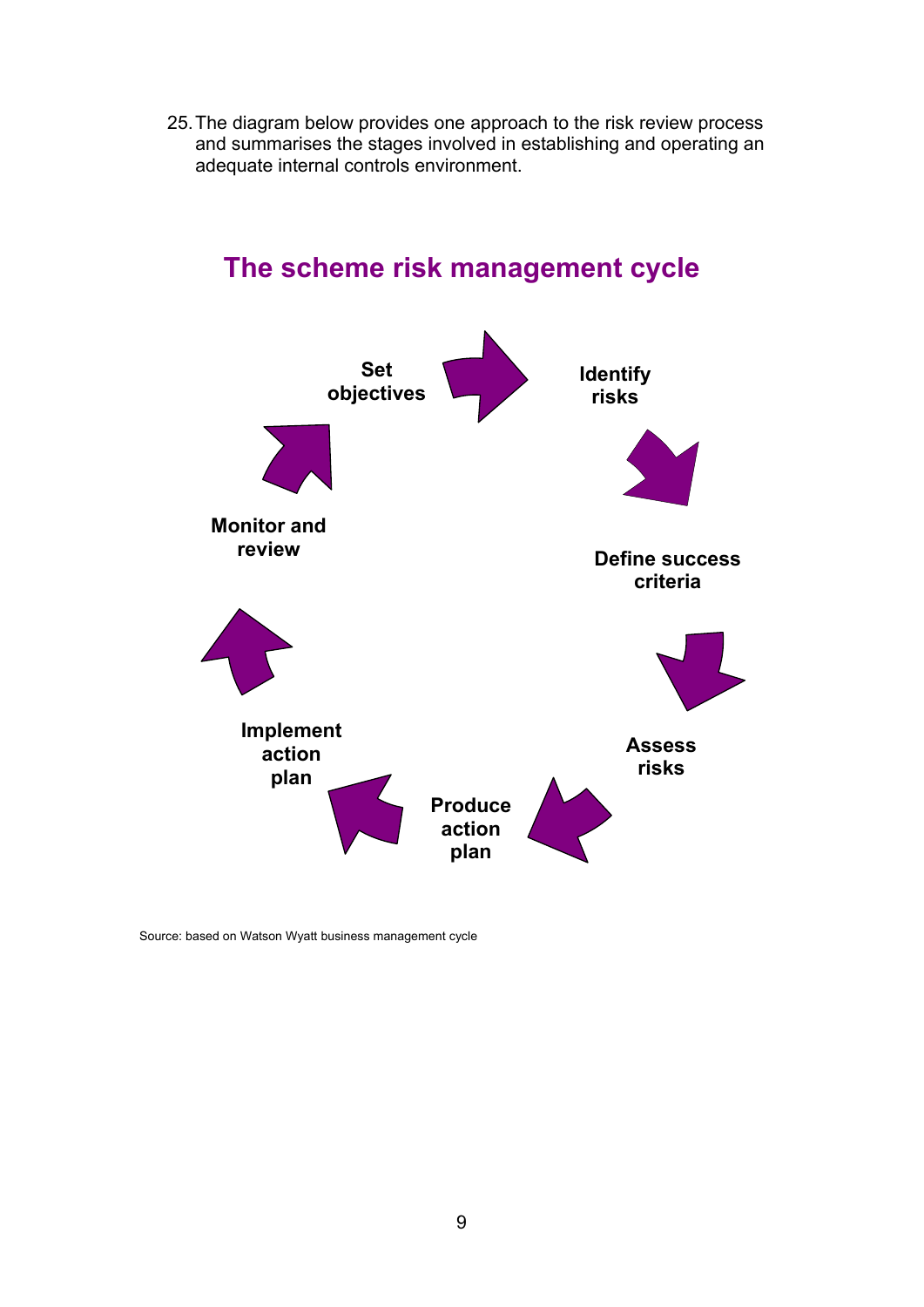26. Whilst not intended to be an exhaustive list, detailed below are some key risks which might be identified from a risk review exercise together with examples of adequate control procedures:

| <b>Risk</b>                                                                                                                                       | <b>Possible types of control</b><br>(where appropriate)                                                                                                                                                                                                                                                                                                            |  |
|---------------------------------------------------------------------------------------------------------------------------------------------------|--------------------------------------------------------------------------------------------------------------------------------------------------------------------------------------------------------------------------------------------------------------------------------------------------------------------------------------------------------------------|--|
| Risk that existing controls are not operating<br>effectively                                                                                      | Periodic control reviews with changes made<br>on a timely basis                                                                                                                                                                                                                                                                                                    |  |
| Risk of fraud (misappropriation of assets and<br>fraudulent financial reporting)                                                                  | Segregation of duties; frequent reconciliation<br>procedures for cash and investment balances                                                                                                                                                                                                                                                                      |  |
| Corporate risk (risk of deterioration in<br>strength of employer covenant and ongoing<br>funding)                                                 | Monitor financial performance and corporate<br>risk (e.g. inability of employer to fund<br>scheme); procedures in place to detect<br>corporate transactions in the public domain<br>and assess impact on the scheme                                                                                                                                                |  |
| Funding/investment risk (inappropriate<br>investment strategies)                                                                                  | Reconciliation procedures; review of<br>investment strategies; independent peer<br>review of funding advice                                                                                                                                                                                                                                                        |  |
| Compliance/regulatory risk (failure to comply<br>with scheme rules and legislation)                                                               | Compliance audits; stewardship and<br>compliance reports from third parties                                                                                                                                                                                                                                                                                        |  |
| Non-compliance or maladministration by<br>administration team or third party advisers,<br>e.g. outsourced administrators (poor record<br>keeping) | Peer review of key controls by administration<br>team; authorisation procedures; periodic<br>meetings between trustees and provider<br>(when required); service level agreement<br>reviews; performance appraisal of providers;<br>internal quality review procedures by third<br>party administrators (i.e. independent control<br>reviews - "Assurance Reports") |  |
| Computer system and database failures                                                                                                             | System recovery plans; data back-up<br>procedures; password controls                                                                                                                                                                                                                                                                                               |  |
| Poor scheme management (ineffective<br>stewardship by those with delegated<br>responsibility)                                                     | Regular trustee meetings; decisions taken<br>within the formal structure of trustee<br>meetings; minutes prepared for all meetings;<br>sub committees; manage conflicts of interest                                                                                                                                                                                |  |

27. Linking internal control to a risk management framework will help trustees to focus on significant risk areas. The code addresses risk areas and considers risk as it applies to various types of scheme. Trustees should set up adequate internal controls which enable them to react to significant operational, financial, funding, regulatory and compliance risk.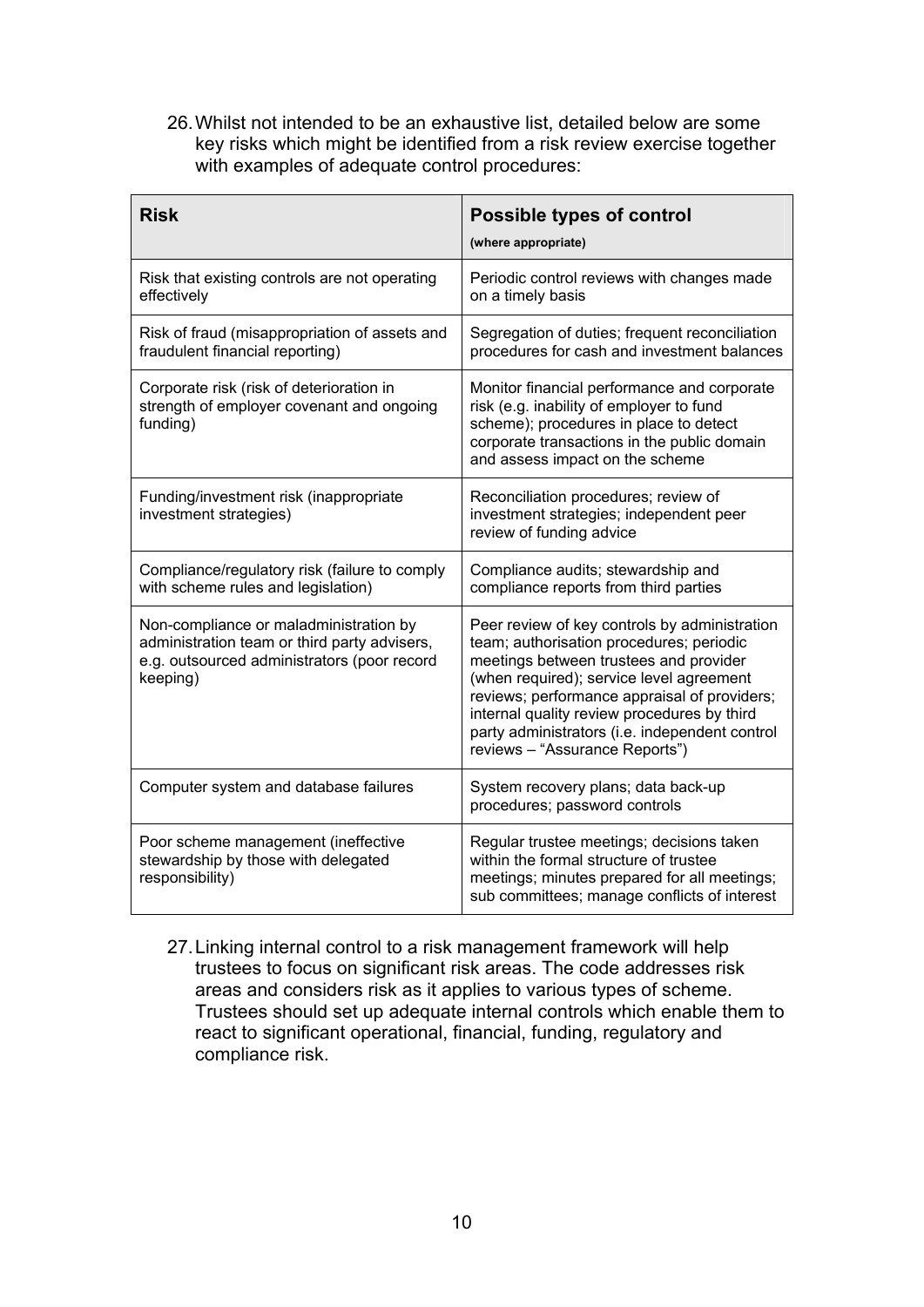#### <span id="page-10-0"></span>**The exercise of judgement**

- 28. Trustees should, having considered the nature and circumstances of their scheme, decide what internal controls are appropriate to mitigate the key risks they have identified and how best to monitor them. This requires them to exercise judgement, both in assessing the risk profile of the scheme and in designing appropriate controls.
- 29. The extent to which the trustees seek professional advice in this area will again be a matter requiring judgement. The regulator would expect advice to be taken when trustees feel they have insufficient knowledge to complete a risk review.

#### <span id="page-10-1"></span>**The need to review risks and internal controls**

- 30. Trustees should be prepared to monitor, challenge and review their risk assessment process and outputs. As referred to above, trustees should also ensure that they can recognise when professional advice is required.
- 31. Risk assessment is a continuous process and must take account of a changing environment. It is not simply concluded when an internal control is implemented. Internal controls should be reviewed periodically, at least on an annual basis, or sooner if substantial changes take place, such as a deterioration in funding, change in investment manager, or where a control has been found to be inadequate.

#### <span id="page-10-2"></span>**Limitations**

32. Trustees should be aware that an internal controls framework is not infallible and will not eliminate error or fraud from pension schemes. At any stage in a process where judgement is involved, the possibility of error remains. Similarly, the failure to understand how or why a particular control is operating, or more seriously, collusion to circumvent a control, will always be a risk that cannot be eradicated entirely.

#### <span id="page-10-3"></span>**Governance**

- 33. In both the corporate and not-for-profit sectors, the assessment of risk and the attention given to internal controls are seen as important features of good governance. Trustees may wish to demonstrate their own good practice in this area by making a positive statement (in their Trustees' Annual Report, for example), confirming that they have considered the key risks affecting their scheme together with the effectiveness of controls implemented to mitigate these risks.
- 34. The extent to which internal controls are documented will be a matter for the trustees to consider. The regulator would recommend that arrangements and procedures in respect of key internal control systems are documented as part of the routine business processes of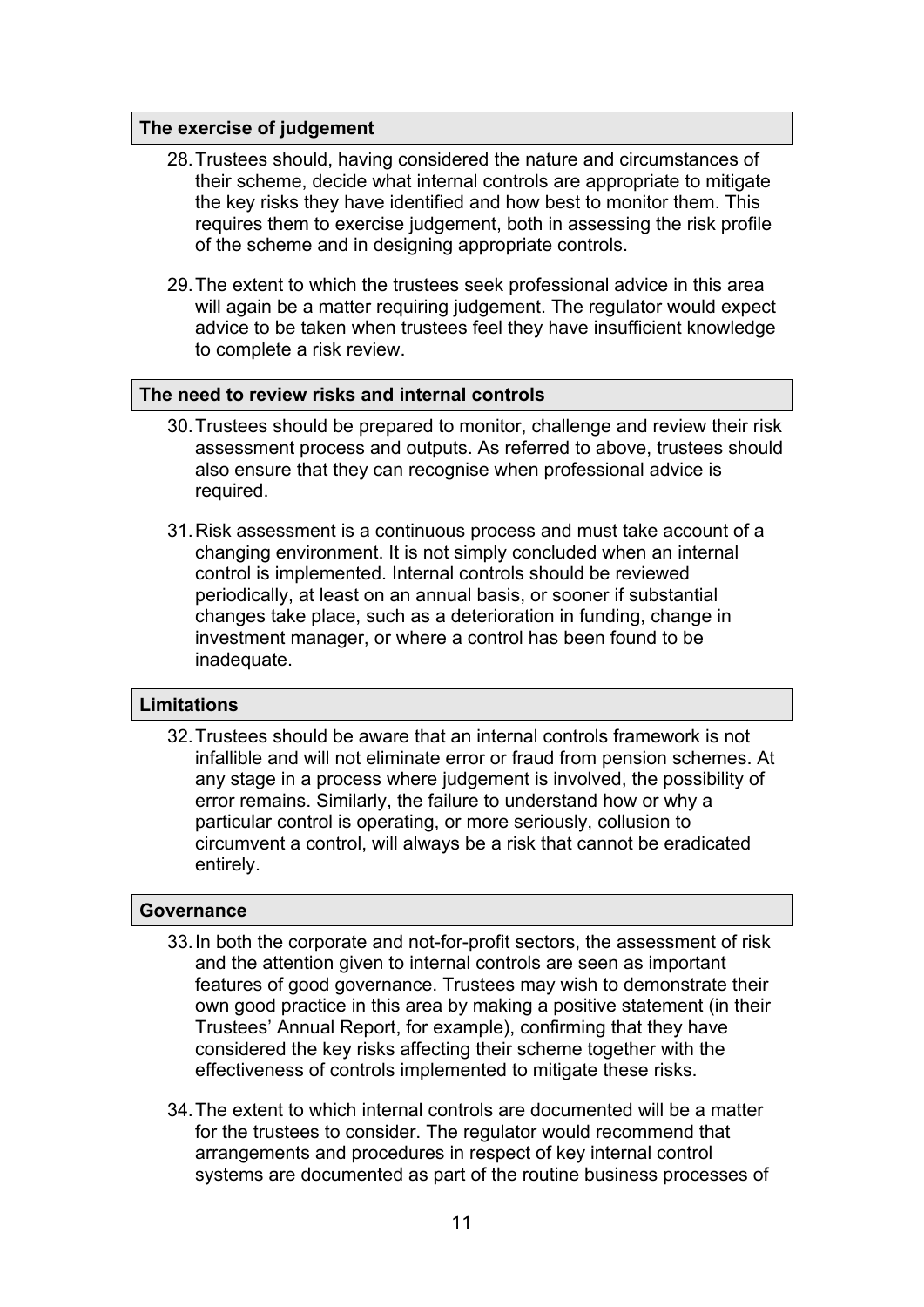the scheme but recognises that the formalisation of controls will vary from scheme to scheme.

35. A number of third party administrators are obtaining independent reviews of their internal controls and are actively providing their clients with copies of the assurance reports. Trustees should read and understand these reports to establish the adequacy of controls used by the organisations to whom they outsource various functions. This will also include assurance reports produced by the scheme's investment manager and custodian.

#### <span id="page-11-0"></span>**Reporting**

- 36. There is no explicit statutory requirement to report a lack of adequate internal controls. However, persistent failure to put in place adequate internal controls may, for example, be a contributory cause of an administrative breach or, in more extreme cases, result in the reduction or loss of scheme assets.
- 37. Where the effect and wider implications of not having in place adequate internal controls are likely to be materially significant, the regulator would expect to receive a whistleblowing report. We would therefore expect users of this code to have a working knowledge of code of practice No. 1 (Reporting breaches of the law) which gives specific guidelines on reporting.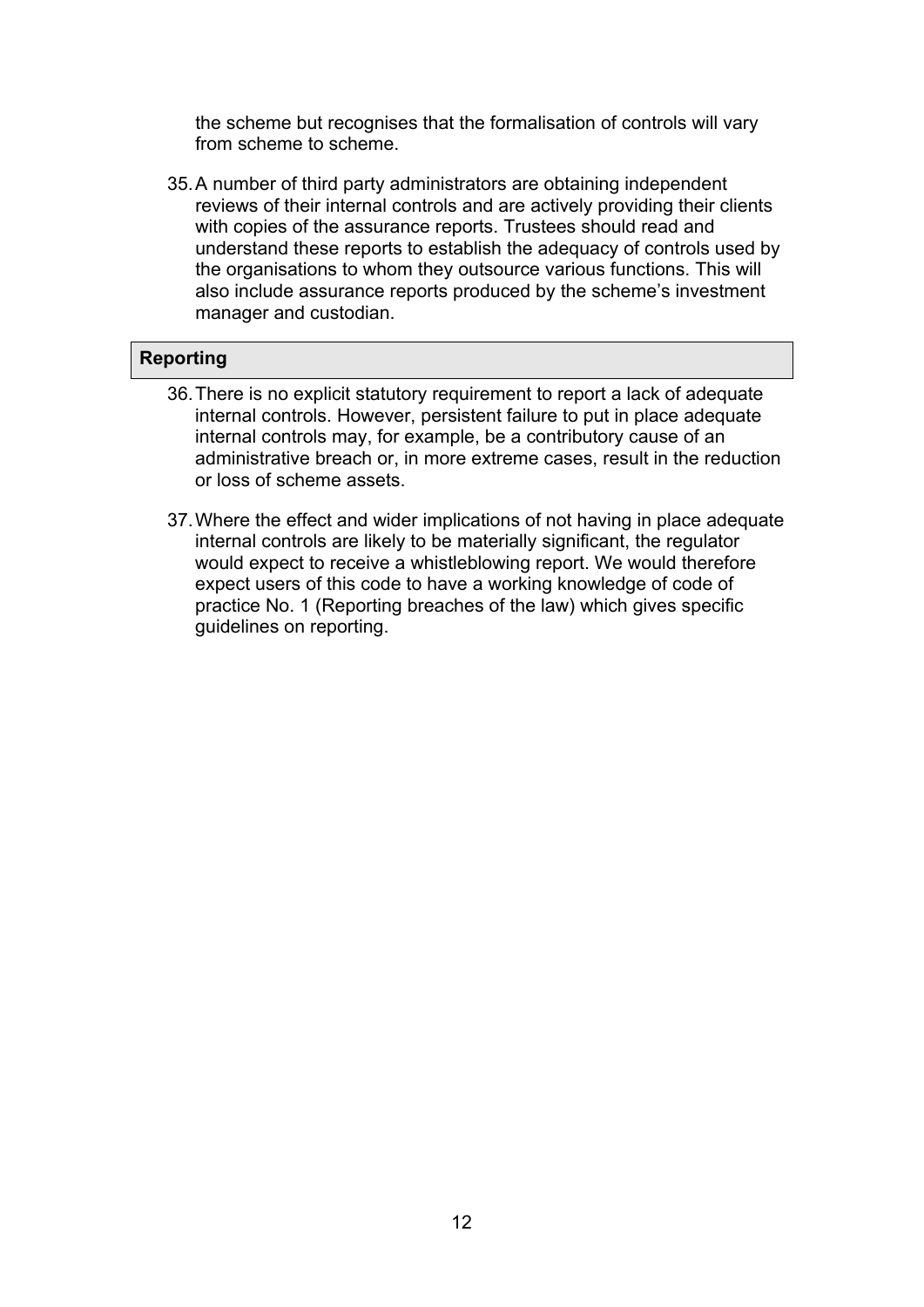#### <span id="page-12-0"></span>**The Pensions Regulator's powers**

- 38. The regulator's principal aim is to prevent problems from developing and, where possible, provide support and advice to trustees where potential problems are identified. The regulator also has at its disposal a number of powers or regulatory tools that may be used in circumstances where serious internal control failings occur.
- 39. Regulatory action would have regard to the circumstances of the scheme and any use of powers would be proportionate.